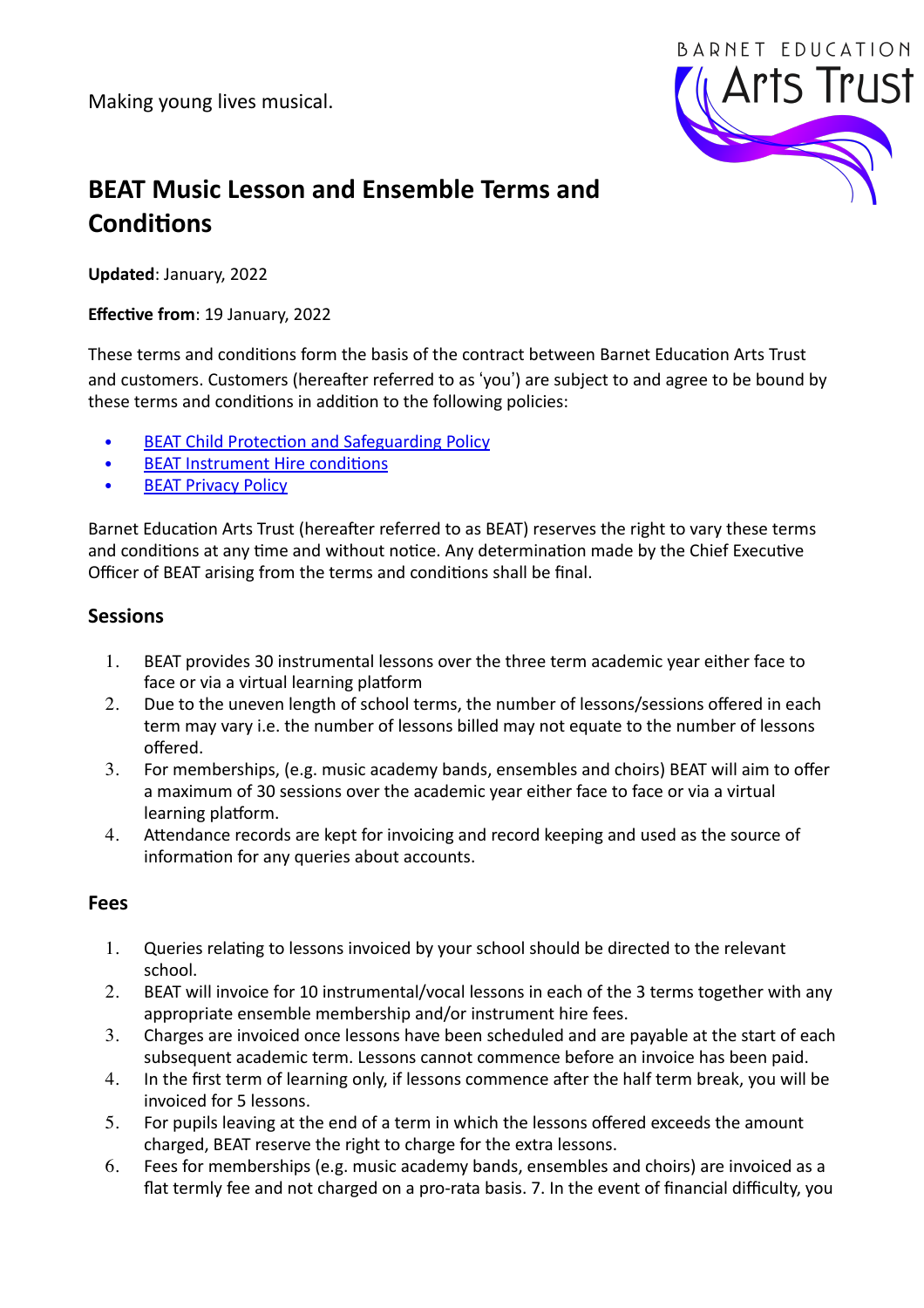should contact BEAT immediately to discuss available options for payment. Failure to either make payment or to contact us will lead to the cancellation of tuition.

- 7. Fees are reviewed annually.
- 8. Invoices are sent to the registered 'payer' on the pupil's account. Payment will be taken on a specific day each term. You will be notified of the payment date 3 days before payment is taken. Details of how to make payment will be on the email.
- 9. You hereby authorise BEAT to charge the debit/credit card card supplied for the payment of all Services and Fees. The debit/credit card will remain on file (Credential on File) and will be used to take termly payments, as agreed. You will be informed by email in advance of each payment being taken. The debit/credit card provided will be kept on file and will remain in effect until the expiration of the credit card account. You may revoke this authorisation by submitting a written request to BEAT. Customers agrees to pay the cost for any returned or challenged payments.

#### **Teaching**

- 1. Teaching is normally given individually, or in shared/group lessons where specified.
- 2. The lesson types offered are:
	- $\degree$  individual 15 minute lesson<br> $\degree$  individual 20 minute lesson
	- individual 20 minute lesson
	- $\circ$  individual 30 minute lessons
- $3.$  Other lesson lengths may be offered at music academies, or in agreement with schools at their request.
- 4. The size and membership of a group may be subject to change without notice (e.g. due to differing rates of progress).
- 5. BEAT will not give tuition to a pupil who receives lessons on the same instrument from another (non-BEAT) teacher.
- $6.$  BEAT reserves the right to change the BEAT teacher, either temporarily or permanently with no notice.
- 7. Progress is monitored continuously.

## **Time of lesson**

- 1. Lessons delivered at a school usually take place during the school day.
- 2. Parents/carers accept that this will usually result in a pupil being withdrawn from their normal school classes for the duration of the lesson.
- 3. The BEAT teacher is not responsible for escorting children to/from lessons, although the BEAT teacher will make every effort to ensure attendance is consistent.
- 4. Pupils at secondary school are responsible for monitoring the relevant school notice board or digital alternative to confirm the day and time of their lesson each week and BEAT teachers will endeavour to accommodate the scheduling requests of each school.
- 5. Lessons and activities at music academies will take place outside school hours.

#### **Instruments and accessories**

- 1. You agree to provide instruments, music and accessories as required.
- 2. BEAT hire instruments may be available  $-$  separate terms and conditions apply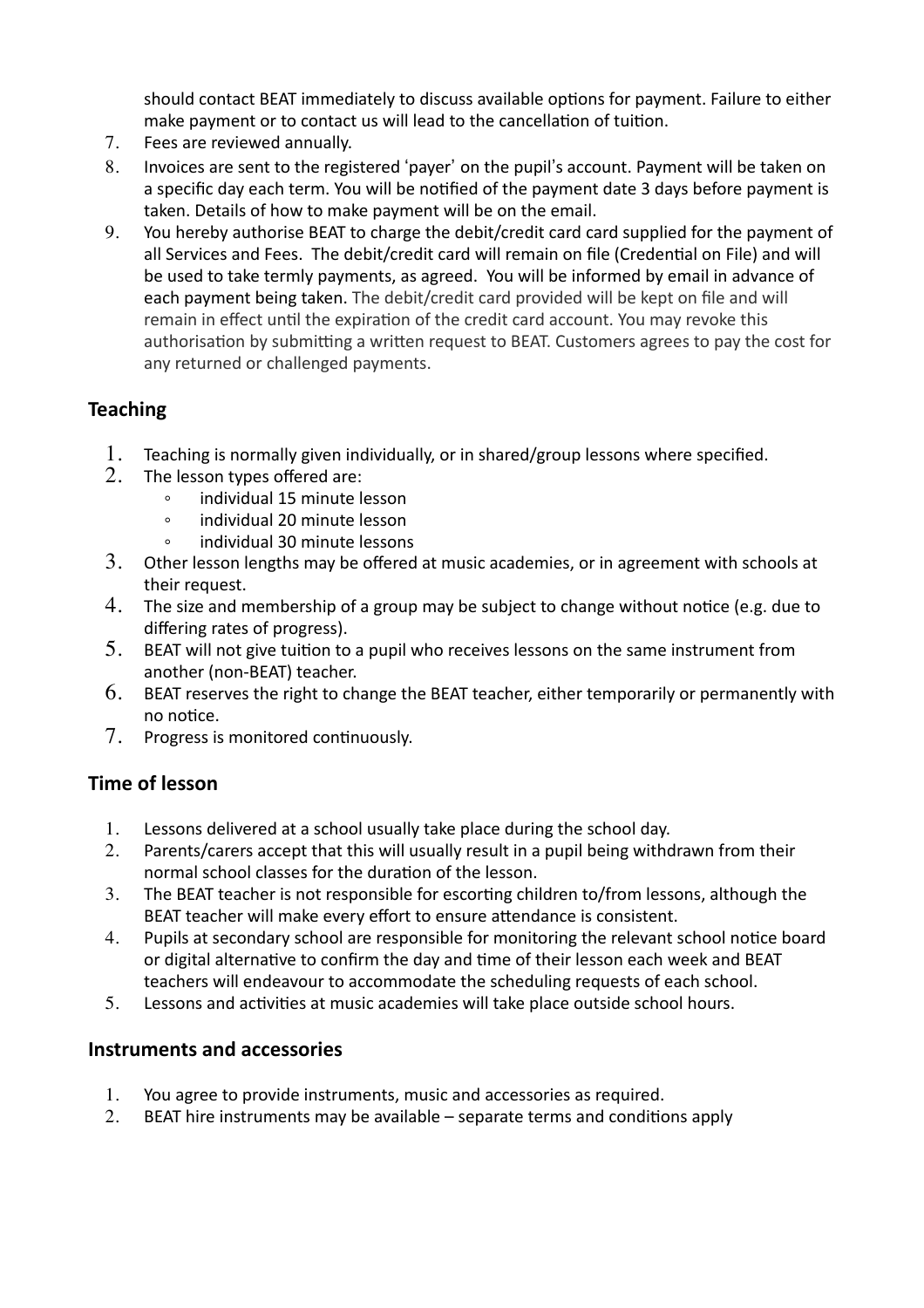# **Liability**

- 1. BEAT does not accept any liability for loss or damage to pupil's instruments or personal possessions.
- 2. It is advisable to arrange appropriate insurance for these items, often available under existing contents insurance policies or via specialist insurers.

## **Missed lessons**

- 1. Where the number of lessons offered differs from the number of lessons invoiced at the end of the academic year, a credit/debit will be applied where required.
- 2. Lessons missed by pupils due to reasons including, but not limited to, forgetfulness, short term sickness, school trips/activities, emergency school closures, exams, poor pupil internet connection or a pupil's faulty device etc. will not be made up or credited.
- 3. In exceptional circumstances and if reasonable written notice is given, the BEAT teacher, at their own discretion, may reschedule a missed lesson. No credit will be due if the BEAT teacher is unable to reschedule a lesson missed by the pupil without sufficient notice.
- 4. When a BEAT teacher misses a lesson for reasons such as illness or travel delay, poor teacher internet connection or teacher device issues etc. they will either reschedule the session within the academic year or a credit will be applied.
- 5. Rescheduled lessons may be in a different term to the original missed session but will be in the same academic year.
- 6. BEAT will endeavour to provide a cover teacher in cases of extended staff absence.
- 7. Credits cannot be given for termly membership fees (e.g. Ensembles or group activities).
- 8. Where lessons take place in a school, the school will provide notification to the BEAT teacher at the start of each term, or at least four weeks in advance, of any days where; pupils will be unavailable for a lesson due to a school commitment; or a suitable room/ space at the school will be unavailable. These lessons will be rescheduled within the academic year, or a credit will be applied if rescheduling is not possible.
- 9. For missed lessons in the event of an emergency or closure of a school (full or partial) or music centre due to an event outside BEAT control (e.g. force majeure, a pandemic, flooding, heavy snow or industrial action), no credit will be due.
- 10. If a lesson venue closes due to reasons outlined in point 9 above, provided arrangements can be made in time, it is expected that lessons and membership activities will move online where possible.
- 11. Where online lessons cannot take place for specific reasons (e.g. a pupil has a SEND condition that makes online tuition unsuitable or a family has no internet access), these lessons will either be rescheduled where possible or an escalation process will be followed. Credits will be applied on a case by case basis.
- 12. Lessons will not be credited on a term-by-term basis.

## **Communication between customers and BEAT tutors**

- 1. BEAT administrates lessons through a third-party application (Schooble).<br>2. BEAT through its tutors, will use the inbuilt messaging functionality to co
- BEAT, through its tutors, will use the inbuilt messaging functionality to communicate with customers about information regarding the effective delivery of lessons, including, but not limited to:
	- $\circ$  lesson reminders
	- $\circ$  changes in lesson time/date
	- $\circ$  cancellations
	- $\circ$  further home learning